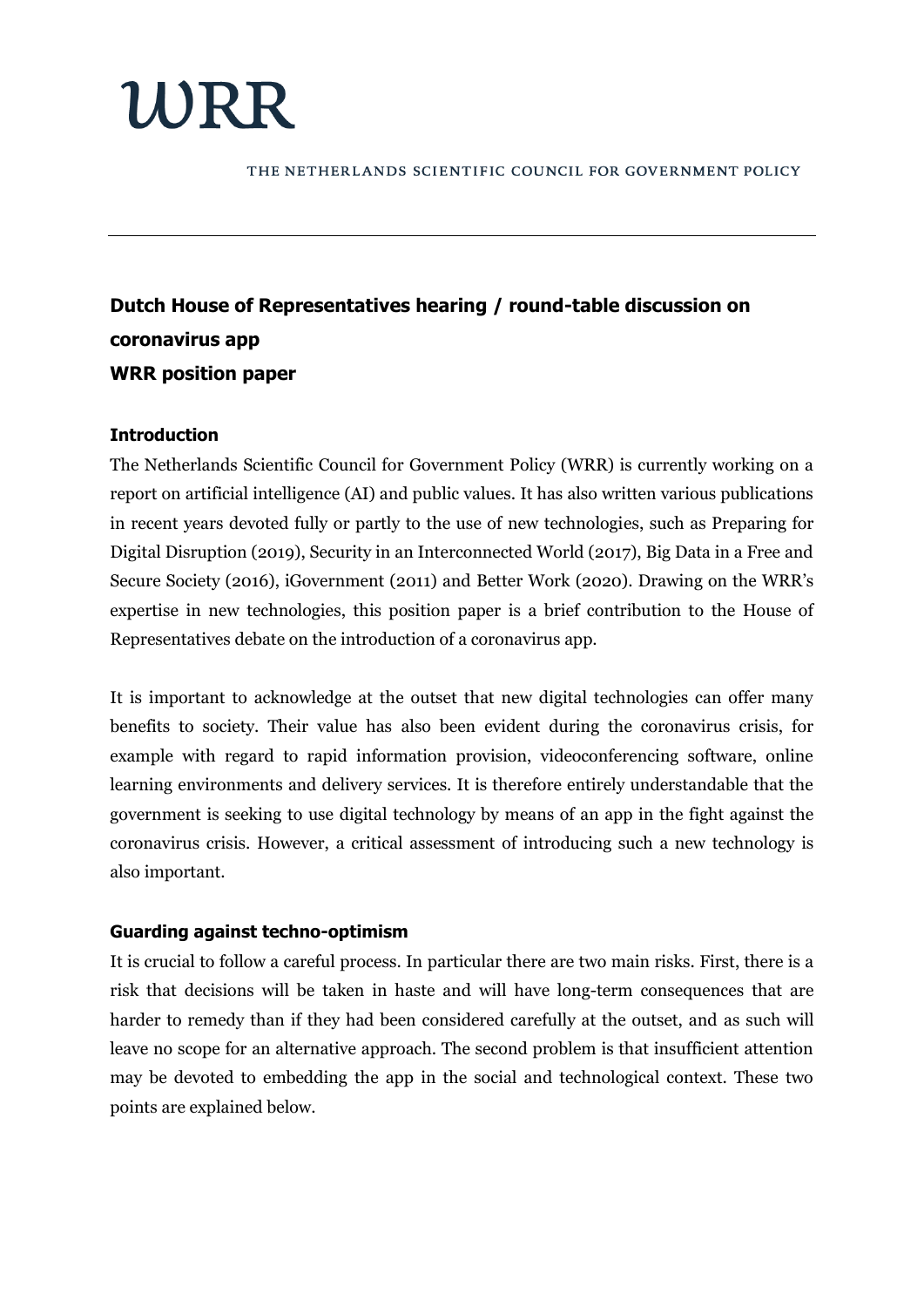#### **Risk 1: Long-term consequences of hasty decisions**

New technologies are often inadequately regulated in the early stages, because there is a lot of optimism but still great uncertainty about their operation and consequences. It is difficult to regulate them later, however, because key decisions have already been taken and power structures often arise that make change difficult (the so-called Collingridge dilemma).

In the case of a radical technology it is therefore extremely important to identify any pitfalls as early as possible, such as:

- *Dependence on the developer.* Major technology companies are also known to be working on a coronavirus app, an example being the cooperation between Google and Apple. Dependence on strong foreign players is already an issue in much modern technology, but it is even more of an issue in the case of this health data.
- *The relationship between public and private interests.* As well as the geographic dimension, the type of developer is also relevant. Since public interests are at stake, it is important to assess at an early stage the potential effects of incorporating commercial logic, and to set clear boundaries.
- *Mission creep*. Many technologies are developed for a particular purpose but find new uses once they have been installed. This case concerns an app for a specific crisis situation. The purpose of the app, of the data it generates and the duration of its use must be clearly defined. The coronavirus measures look set to remain in force for an extended period in the context of the '1.5-metre society'. There is hence a risk of habituation, followed by a shifting of objectives. It is therefore important to define at the outset what the app cannot or can never be used for.
- *Democratic oversight.* A hasty process may make it difficult to exercise such oversight, also retrospectively. Insufficient concern for the conditions relating to the application, the development process and the source code may hinder an informed parliamentary debate at a later stage.
- *Premature disregard of alternatives.* The rapid choice of an app may lead to potentially better alternatives being disregarded prematurely. The Prime Minister of New Zealand, for example, asked all citizens to keep a diary of their daily contacts for use in contact tracing, while The New York Times wrote that Massachusetts was 'the first state to invest in an ambitious contact-tracing program, budgeting \$44 million to hire 1,000 people' (16 April 2020). We cannot assess whether these would be good ideas for our country and we do not know whether the OMT or the government have considered these kinds of options.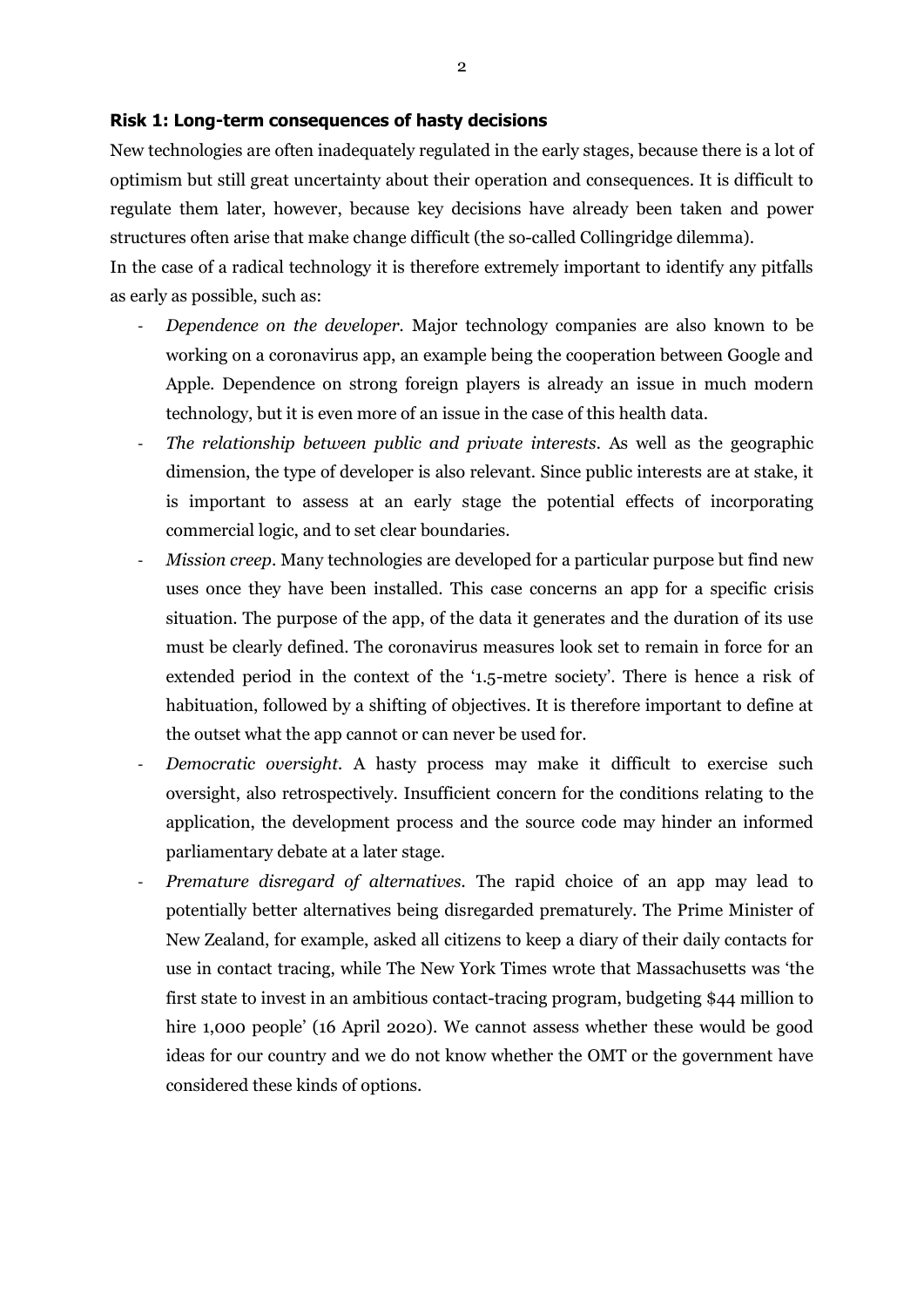Finally, hasty decisions risk arousing false expectations. Although an appathon is a widely used method for generating ideas, it is only a rudimentary step in a larger process. The results of many appathons/hackathons are therefore often presented as 'vaporware': major announcements of technologies that will never be developed or are not yet technically feasible.

Another false expectation that can arise due to a hasty process is that a choice must be made between maintaining the stay-at-home order and letting people back onto the street provided they surrender their data. This is a false dilemma.

### **Risk 2: Insufficient focus on embedding**

A second common problem is that technologies are viewed as a solution in isolation, with insufficient account being taken of the context in which they have to operate. That lack of contextualization can cause major problems.

In the first place these concern the technological context. An app relies on a set of supporting technologies in order to operate correctly. In this case it requires widespread use of smartphones, and that cannot be taken for granted – particularly among older and less affluent target groups. The app must have a sufficiently large user base to generate network effects. The communication network must also have good coverage, which can be problematic particularly in high-occupancy buildings. Bluetooth is frequently cited as a supporting technology for the planned app, but among other things this raises the issue of whether proximity adequately represents the infection risk (for example in the case of a neighbour who may be less than a metre away behind a wall). Even if an app operates properly, insufficient consideration of this technological context may undermine its operation.

In addition to technological embedding, social embedding in the societal context is also very important. This involves various dimensions.

- Legal. The legal context is one such dimension. There have been calls in various fora to focus attention on privacy, freedom of choice and the dangers of citizen profiling. Moreover, if the app turns out to be less useful than intended, the legitimate interest of tracing infection cases may be outweighed by the associated violation of citizens' privacy.
- *Trust.* There is a risk that people will have blind faith in the operation of a technology and so behave more recklessly. A familiar example is Tesla's Autopilot function. The manual states that the driver remains responsible for operating the vehicle, but many drivers have failed to comply and caused a series of accidents. The coronavirus app